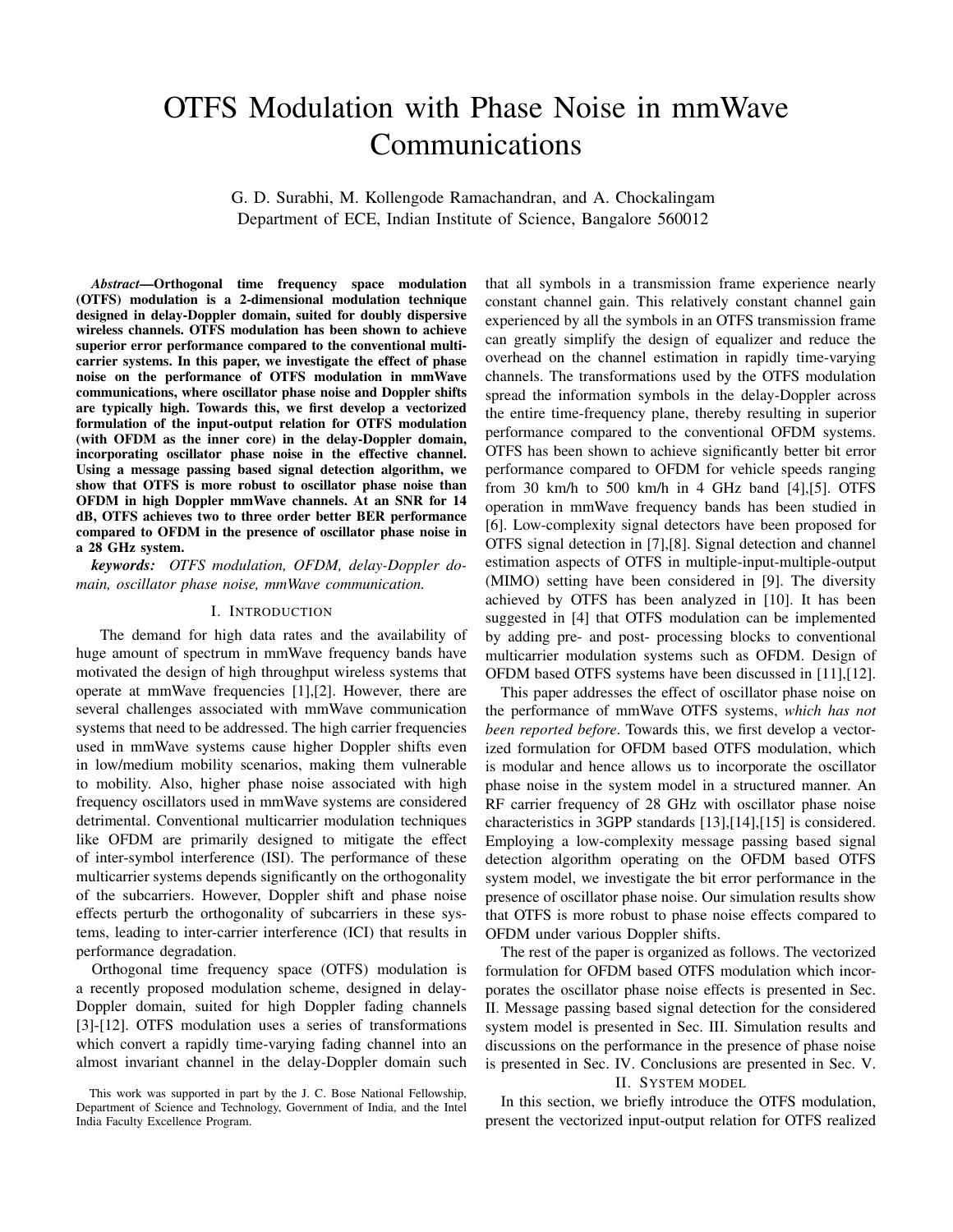using pre- and post-processing blocks to OFDM, and incorporate the transmitter and receiver phase noise into the vectorized formulation of the input-output relation.

## *A. OTFS modulation*

The block diagram for OTFS modulation architected over OFDM system is shown in Fig. 1. The inner box in the block diagram is the familiar OFDM system and the outer box that includes the pre- and post-processor is the OTFS scheme that operates in the delay-Doppler domain. At the OTFS transmitter, the information symbols (e.g., QAM symbols) denoted by  $x_{DD}[k, l]$  in the delay-Doppler domain are mapped to the time-frequency (TF) symbols  $X_{\text{TF}}[m, n]$  through the 2D inverse symplectic finite Fourier transform (ISFFT) and windowing. This TF signal is then passed through the OFDM modulator. The output of the OFDM modulator is transmitted over the linear time-variant (LTV) channel. At the receiver, the received signal is demodulated using OFDM demodulator to obtain the TF symbols  $Y_{\text{TF}}[m, n]$ . The TF symbols  $Y_{\text{TF}}[m, n]$ thus obtained are mapped back to the delay-Doppler domain symbols  $y_{\text{DD}}[k, l]$  using the symplectic finite Fourier transform (SFFT). The series of transformations involved in OTFS modulation transforms a time-varying multipath channel into a slowly varying channel in the delay-Doppler domain.

# *B. Vectorized formulation for OFDM based OTFS*

The information symbols  $x_{DD}[k, l], k = 0, \dots, M - 1, l =$  $0, \dots, N-1$  are treated as points on the 2D delay-Doppler grid. The transmitter maps these symbols in the 2D delay-Doppler domain to time-frequency (TF) domain through the inverse symplectic Fourier transform (SFFT<sup>−</sup><sup>1</sup> ) operation as

$$
X_{\text{TF}}[m,n] = \frac{1}{\sqrt{MN}} \sum_{k=0}^{M-1} \sum_{l=0}^{N-1} x_{\text{DD}}[k,l] e^{-j2\pi(\frac{mk}{M} - \frac{nl}{N})}.
$$
 (1)

Let  $X_{DD} \in \mathbb{C}^{M \times N}$  denote the matrix with information symbols  $x_{\text{DD}}[k, l]$  in delay-Doppler domain and  $X_{\text{TF}}$  denote the  $M \times N$  matrix with entries  $X_{\text{TF}}[m, n]$ ,  $m = 0, \cdots, M-1$ ,  $n = 0, \dots, N - 1$  in the TF domain. A closer look at (1) reveals that SFFT<sup>-1</sup> of  $\mathbf{X}_{\text{DD}}$  is equivalent to computing Mpoint discrete Fourier transform (DFT) along the columns of  $X_{DD}$  and N-point inverse discrete Fourier transform (IDFT) along the rows of  $X_{DD}$ . Denoting the M-point DFT matrix by  $\mathbf{F}_M$  and N-point IDFT matrix by  $\mathbf{F}_N^H$ , (1) can be written as

$$
\mathbf{X}_{\text{TF}} = \mathbf{F}_M \mathbf{X}_{\text{DD}} \mathbf{F}_N^H.
$$
 (2)

The matrix operation in (2) can be vectorized as

$$
\mathbf{x}_{\text{TF}} = (\mathbf{F}_{N}^{H} \otimes \mathbf{F}_{M}) \mathbf{x}_{\text{DD}}, \tag{3}
$$

where  $\mathbf{x}_{TF} = \text{vec}(\mathbf{X}_{TF})$ ,  $\mathbf{x}_{DD} = \text{vec}(\mathbf{X}_{DD})$ , and  $\otimes$  denotes the Kronecker product operation. The signal vector  $\mathbf{x}_{TF} \in \mathbb{C}^{MN \times 1}$ is then partitioned into  $N$  blocks, each of length  $M$ , denoted by  $\mathbf{x}_{\text{TF}}^{(n)}$ ,  $n = 0, \dots, N - 1$ . Each block  $\mathbf{x}_{\text{TF}}^{(n)}$  of length M is then fed to an OFDM modulator with  $\overline{M}$  subcarriers. The OFDM modulator multiplies each block with an M-point IDFT matrix  $F_M^H$  and adds cyclic prefix (CP) to each block. If  $L_{cp}$  denotes the length of the CP used, then the length of each block after cyclic prefixing will be  $L = M + L_{cp}$ . Let  $\mathbf{I}_{cp}$  =  $\begin{bmatrix} \mathbf{A}_{cp}^T & \mathbf{I}_M \end{bmatrix}^T$  denote the  $L \times M$  CP insertion matrix, where  $\mathbf{A}_{cp}$  is the matrix with last  $L_{cp}$  rows of the identity matrix  $\mathbf{I}_M$ . These operations are performed on each of the  $N$  blocks as

$$
\tilde{\mathbf{x}}_{\rm TF} = (\mathbf{I}_N \otimes \mathbf{I}_{\rm cp})(\mathbf{I}_N \otimes \mathbf{F}_M^H)\mathbf{x}_{\rm TF}.
$$
 (4)

The vector  $\tilde{\mathbf{x}}_{TF}$  is then transmitted through the LTV channel, and the received signal vector at the receiver is given by

$$
\tilde{\mathbf{y}}_{TF} = \mathbf{H}_{TV}\tilde{\mathbf{x}}_{TF} + \mathbf{w},\tag{5}
$$

where  $H_{TV} \in \mathbb{C}^{NL \times NL}$  denotes the channel matrix and w  $\sim$  $\mathcal{CN}(\mathbf{0}, \sigma^2 \mathbf{I})$ . Assuming that the channel has P propagation paths and denoting the channel gain, delay, and Doppler associated with the *i*th path by  $h_i$ ,  $\tau_i$ , and  $\nu_i$ , respectively, the entries of  $H_{TV}$  are given by [8],[9]

$$
h_{\rm TV}(\tau, n) = \sum_{i=1}^{P} h_i e^{\frac{j2\pi\nu_i n}{M\Delta f}} \delta(\tau - \tau_i).
$$
 (6)

At the receiver, the received vector is partitioned into  $N$  blocks of length L and CP is removed from each block. Let  $\mathbf{R}_{\text{CP}}=$  $[0_{M\times L_{CD}} I_M]$  denote the  $M \times L$  matrix that removes the CP from each OFDM symbol. This is followed by an  $M$ -point DFT on each block. Cyclic prefix removal and DFT operations on each of the  $N$  blocks can be vectorized as

$$
\mathbf{y}_{\rm TF} = (\mathbf{I}_N \otimes \mathbf{F}_M)(\mathbf{I}_N \otimes \mathbf{R}_{\rm CP})\tilde{\mathbf{y}}_{\rm TF}.
$$
 (7)

Now, let  $Y_{TF}$  denote the  $M \times N$  matrix with entries  $Y_{TF}[m, n]$ ,  $m = 0, \dots, M - 1, n = 0, \dots, N - 1$  in TF domain, such that  $y_{TF} = vec(Y_{TF})$ . An SFFT operation is performed on  $Y_{TF}$  that maps the points  $Y_{TF}[m, n]$  in TF domain to points in delay-Doppler domain, denoted by  $y_{DD}[k, l]$ , given by

$$
y_{\text{DD}}[k,l] = \sum_{n=0}^{N-1} \sum_{m=0}^{M-1} Y_{\text{TF}}[m,n] e^{j2\pi(\frac{mk}{M} - \frac{nl}{N})}.
$$
 (8)

The SFFT of  $Y_{TF}$  is equivalent to computing N-point DFT along the rows of  $Y_{TF}$  and M-point IDFT along the columns of  $Y_{TF}$ . Hence, (8) can be written as

$$
\mathbf{Y}_{\text{DD}} = \mathbf{F}_{M}^{H} \mathbf{Y}_{\text{TF}} \mathbf{F}_{N}.
$$
 (9)

With  $y_{DD} = \text{vec}(\mathbf{Y}_{DD})$ , (9) can be vectorized as

$$
\mathbf{y}_{\mathrm{DD}} = (\mathbf{F}_N \otimes \mathbf{F}_M^H) \mathbf{y}_{\mathrm{TF}}.
$$
 (10)

Using  $(3)$  to  $(7)$  in  $(10)$ , the end-to-end input-output system model of the OFDM based OTFS system is given by

$$
\mathbf{y}_{\text{DD}} = (\mathbf{F}_N \otimes \mathbf{F}_M^H)(\mathbf{I}_N \otimes \mathbf{F}_M)(\mathbf{I}_N \otimes \mathbf{R}_{\text{cp}})\mathbf{H}_{\text{TV}}(\mathbf{I}_N \otimes \mathbf{I}_{\text{cp}})(\mathbf{I}_N \otimes \mathbf{F}_M^H)(\mathbf{F}_N^H \otimes \mathbf{F}_M)\mathbf{x}_{\text{DD}} + \hat{\mathbf{w}}.
$$
 (11)

Note that  $\hat{\mathbf{w}} = (\mathbf{F}_N \otimes \mathbf{F}_M^H)(\mathbf{I}_N \otimes \mathbf{F}_M)(\mathbf{I}_N \otimes \mathbf{R}_{cp})\mathbf{w}$  has the same statistics as w. From (11), the effective channel matrix in the delay-Doppler domain is given by

$$
\mathbf{H}_{\mathrm{DD}} = (\mathbf{F}_N \otimes \mathbf{F}_M^H)(\mathbf{I}_N \otimes \mathbf{F}_M)(\mathbf{I}_N \otimes \mathbf{R}_{\mathrm{cp}})\mathbf{H}_{\mathrm{TV}} (\mathbf{I}_N \otimes \mathbf{I}_{\mathrm{cp}})(\mathbf{I}_N \otimes \mathbf{F}_M^H)(\mathbf{F}_N^H \otimes \mathbf{F}_M).
$$
 (12)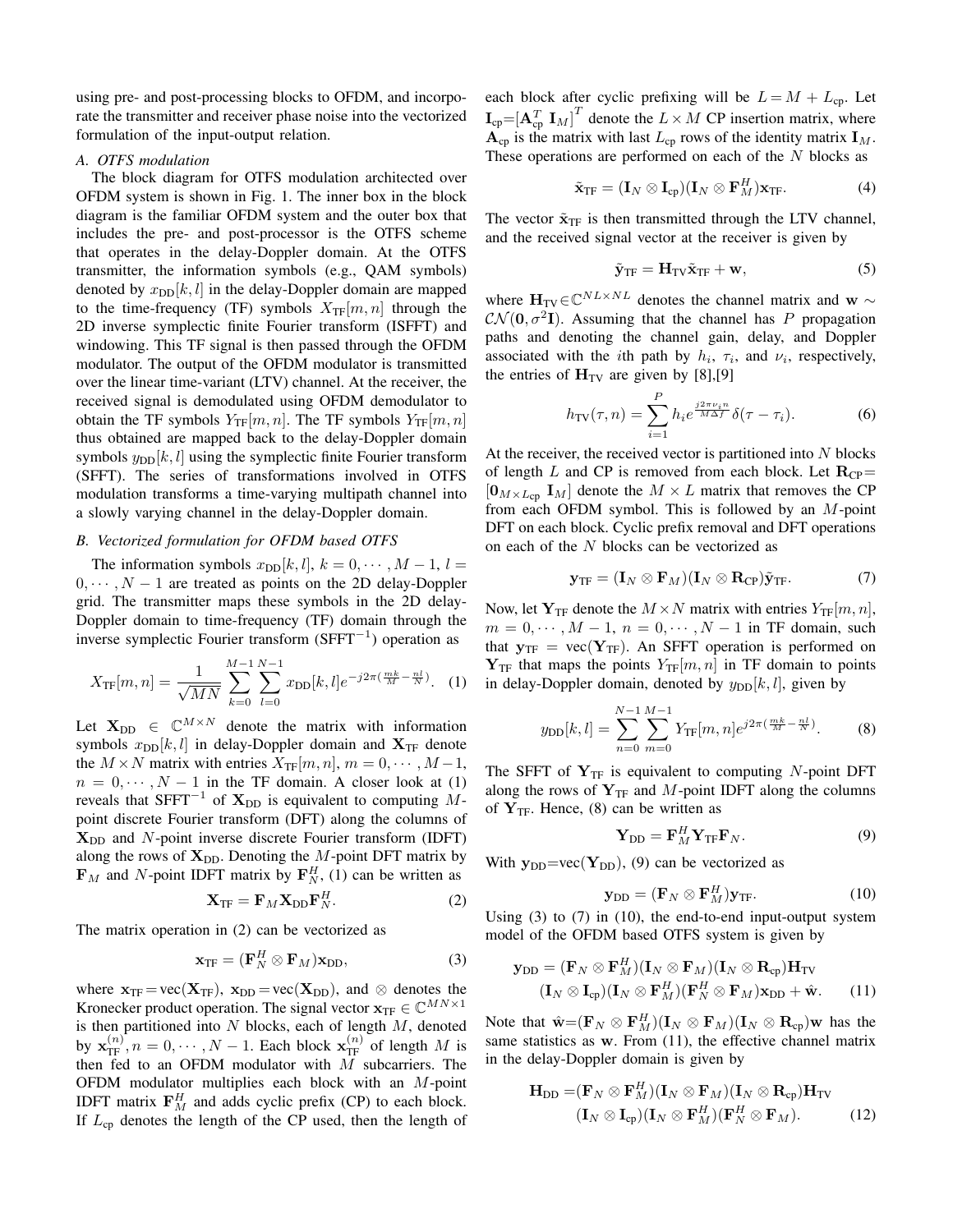

Fig. 1: OFDM based OTFS modulation scheme.

If A, B, C, D are square matrices, then  $(A \otimes B)(C \otimes D) =$  $(AC \otimes BD)$ . Using this property, (12) can be simplified as

$$
\mathbf{H}_{\mathrm{DD}} = (\mathbf{F}_N \otimes \mathbf{R}_{\mathrm{cp}}) \mathbf{H}_{\mathrm{TV}} (\mathbf{F}_N^H \otimes \mathbf{I}_{\mathrm{cp}}).
$$
 (13)

The input-output relation in (11) can then be expressed as

$$
\mathbf{y}_{DD} = \mathbf{H}_{DD}\mathbf{x}_{DD} + \hat{\mathbf{w}},\tag{14}
$$

where  $x_{DD} = vec(X_{DD})$  and  $y_{DD} = vec(Y_{DD})$  denote the input and output signal vectors in delay-Doppler domain, respectively,  $H_{DD}$  denotes the effective channel matrix in delay-Doppler domain, and  $\hat{w}$  is the AWGN vector.

## *C. OTFS system with phase noise*

In this subsection, the oscillator phase noise associated with the transmitter and receiver is incorporated in the end-to-end OTFS system model in (11). The oscillator output with carrier frequency  $f_c$  and phase noise process  $\theta_{\rm pn}(t)$ , pn  $\in \{\text{tx}, \text{rx}\}\,$ , at the transmitter  $(tx)$  and receiver  $(rx)$ , can be modeled as  $[14]$ 

$$
s_{\rm pn}(t) = e^{j2\pi f_c t + \theta_{\rm pn}(t)}.\tag{15}
$$

In the discrete time equivalent baseband model, the phase noise process for the  $n$ th sample time can be written as

$$
s_{\rm pn}(n) = e^{j\theta_{\rm pn}(n)}.\tag{16}
$$

The received signal in (11), affected by transmitter and receiver phase noise, can then be written in the form

$$
\tilde{\mathbf{y}}_{\text{DD}} = (\mathbf{F}_N \otimes \mathbf{F}_M^H)(\mathbf{I}_N \otimes \mathbf{F}_M)(\mathbf{I}_N \otimes \mathbf{R}_{\text{cp}}) \mathbf{\Theta}_{\text{rx}} \mathbf{H}_{\text{TV}} \mathbf{\Theta}_{\text{tx}} (\mathbf{I}_N \otimes \mathbf{I}_{\text{cp}})(\mathbf{I}_N \otimes \mathbf{F}_M^H)(\mathbf{F}_N^H \otimes \mathbf{F}_M) \mathbf{x}_{\text{DD}} + \hat{\mathbf{w}}.
$$
 (17)

where  $\Theta_{\text{tx}}$  and  $\Theta_{\text{rx}}$  denote the phase noise matrices at the transmitter and the receiver, respectively, and are given by

$$
\Theta_{\rm pn} = \text{diag}\{s_{\rm pn}(0), s_{\rm pn}(1), \cdots, s_{\rm pn}(NL-1)\}.
$$
 (18)

Thus, from (13) and (17), the effective channel matrix taking into account the transmitter and receiver phase noise matrices  $\Theta_{\text{tx}}$  and  $\Theta_{\text{rx}}$ , can be written in the form

$$
\tilde{\mathbf{H}}_{\text{DD}} = (\mathbf{F}_N \otimes \mathbf{F}_M^H)(\mathbf{I}_N \otimes \mathbf{F}_M)(\mathbf{I}_N \otimes \mathbf{R}_{\text{cp}}) \mathbf{\Theta}_{\text{rx}} \mathbf{H}_{\text{TV}} \mathbf{\Theta}_{\text{tx}} \n(\mathbf{I}_N \otimes \mathbf{I}_{\text{cp}})(\mathbf{I}_N \otimes \mathbf{F}_M^H)(\mathbf{F}_N^H \otimes \mathbf{F}_M) \n= (\mathbf{F}_N \otimes \mathbf{R}_{\text{cp}}) \mathbf{\Theta}_{\text{rx}} \mathbf{H}_{\text{TV}} \mathbf{\Theta}_{\text{tx}}(\mathbf{F}_N^H \otimes \mathbf{I}_{\text{cp}}).
$$
\n(19)

Consequently, as in (14), the received signal with transmitter and receiver oscillator phase noise is given by

$$
\tilde{\mathbf{y}}_{\text{DD}} = \tilde{\mathbf{H}}_{\text{DD}} \mathbf{x}_{\text{DD}} + \hat{\mathbf{w}}.\tag{20}
$$

### III. OTFS SIGNAL DETECTION USING MESSAGE PASSING

In this section, we consider OTFS signal detection with oscillator phase. For this we develop a message passing algorithm for the system model in (20). Dropping the subscripts and tildes in (20) for notational convenience, we write the system model (20) in as  $y = Hx + \hat{w}$ . This system can be modeled as a sparsely connected factor graph with  $MN$  variable nodes corresponding to x and  $MN$  observation nodes corresponding to y. Let us denote the sets of indices corresponding to the non-zero positions in the  $b$ th row and  $a$ th column of H by  $\zeta_b$  and  $\zeta_a$ , respectively. Each observation node  $y_b$  is connected to the set of variable nodes  $\{x_c, c \in \zeta_b\}$ , and each variable node  $x_a$  is connected to the set of observation nodes  $\{y_c, c \in \zeta_a\}$ . Denoting the modulation alphabet by A, the maximum a posteriori (MAP) detection rule for estimating the transmitted signal vector  $x$  is given by

$$
\hat{\mathbf{x}} = \underset{\mathbf{x} \in \mathbb{A}^{MN}}{\operatorname{argmax}} \Pr(\mathbf{x} | \mathbf{y}, \mathbf{H}). \tag{21}
$$

The joint MAP detection as per (21) has exponential complexity. Hence, we use symbol by symbol MAP rule for  $0 \le a \le MN - 1$  for detection as follows:

$$
\hat{x}_a = \operatorname*{argmax}_{a_j \in \mathbb{A}} \Pr(x_a = a_j | \mathbf{y}, \mathbf{H})
$$
\n
$$
= \operatorname*{argmax}_{a_j \in \mathbb{A}} \frac{1}{|\mathbb{A}|} \Pr(\mathbf{y} | x_a = a_j, \mathbf{H})
$$
\n
$$
\approx \operatorname*{argmax}_{a_j \in \mathbb{A}} \prod_{c \in \zeta_a} \Pr(y_c | x_a = a_j, \mathbf{H}).
$$

The transmitted symbols are assumed to be equally likely and the components of y are nearly independent for a given  $x_a$  due to the sparsity in H. The above detection problem can be solved using message passing. The message that is passed from the variable node  $x_a$ , for each  $a = \{0, 1, \dots, MN - 1\}$ , to the observation node  $y_b$  for  $b \in \zeta_a$ , is the pmf denoted by  $\mathbf{p}_{ab} = \{p_{ab}(a_j) | a_j \in \mathbb{A}\}\$  of the symbols in the alphabet A. The steps involved in the message passing detection are:

- 1: Inputs:  $y$ , H,  $N_{max}$ : maximum number of iterations.
- 2: **Initialization**: Iteration index  $t = 0$ , pmf  $\mathbf{p}_{ab}^{(0)} =$  $1/|\mathbb{A}| \ \forall \ a \in \{0, 1, \cdots, MN - 1\}$  and  $b \in \zeta_a$ .
- 3: Messages from  $y_b$  to  $x_a$ : The message passed from  $y_b$  to  $x_a$  is a Gaussian pdf which can be computed from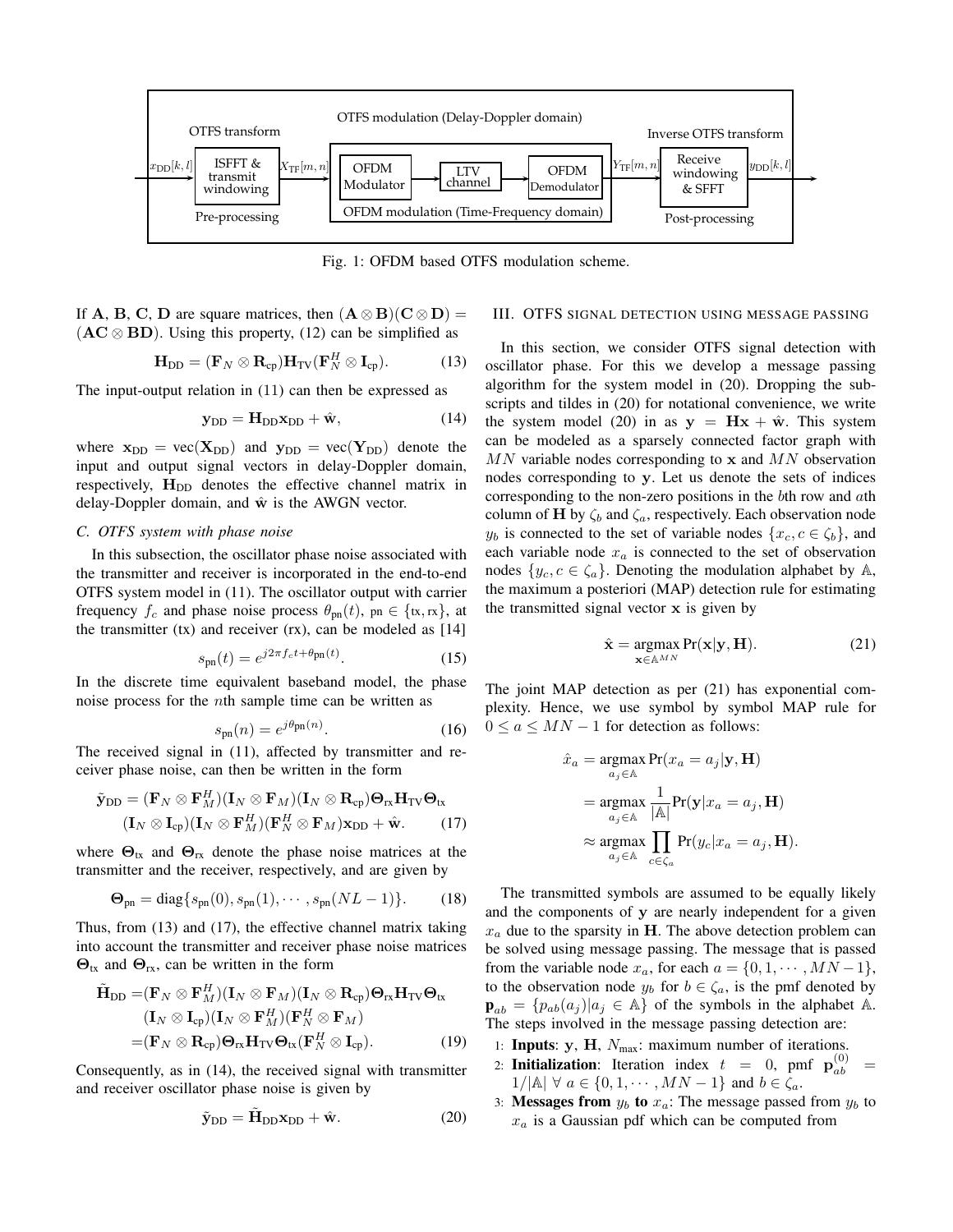| <b>Parameter</b>                     | <b>Value</b>              |
|--------------------------------------|---------------------------|
| Carrier frequency (GHz)              | 28                        |
| Bandwidth (MHz)                      | 10                        |
| Subcarrier spacing, $\Delta f$ (kHz) | 78.125                    |
| Frame size $(M, N)$                  | (128, 64)                 |
| Modulation                           | <b>BPSK</b>               |
| No. of taps, $P$                     |                           |
| Delay profile $(\mu s)$              | 0.3, 1, 1.7, 2.4, 3.1     |
| Doppler profile (Hz)                 | 0, -400, 400, -1220, 1220 |

TABLE I: System parameters.

$$
y_b = x_a H_{b,a} + \underbrace{\sum_{c \in \zeta_b, c \neq a} x_c H_{b,c} + \hat{w}_b.}_{I_{ba}} \tag{22}
$$

The interference plus noise term  $I_{ba}$  is approximated as a Gaussian r.v with mean and variance given by

$$
\mu_{ba}^{(t)} = \mathbb{E}[I_{ba}] = \sum_{c \in \zeta_b, c \neq a} \sum_{j=1}^{|A|} p_{cb}^{(t)}(a_j) a_j H_{b,c},
$$

$$
(\sigma_{ba}^{(t)})^2 = \sum_{\substack{c \in \zeta_b \\ c \neq a}} \left( \sum_{j=1}^{|A|} p_{cb}^{(t)}(a_j) |a_j|^2 |H_{b,c}|^2 - (23) \right)
$$

$$
\left| \sum_{j=1}^{|A|} p_{cb}^{(t)}(a_j) a_j H_{b,c} \right|^2 \right) + \sigma^2.
$$

4: Messages from  $x_a$  to  $y_b$ : Messages passed from variable nodes  $x_a$  to observation nodes  $y_b$  is the pmf vector  $\mathbf{p}_{ab}^{(t+1)}$ ab with the entries given by

$$
p_{ab}^{(t+1)} = \Delta p_{ab}^{(t)}(a_j) + (1 - \Delta) p_{ab}^{(t-1)}(a_j), \qquad (24)
$$

where  $\Delta \in (0, 1]$  is the damping factor for improving convergence rate, and

$$
p_{ab}^{(t)} \propto \prod_{c \in \zeta_a, c \neq b} \Pr(y_c | x_a = a_j, \mathbf{H}), \tag{25}
$$

where

$$
\Pr(y_c|x_a=a_j, \mathbf{H}) \propto \exp\left(\frac{-|y_c - \mu_{ca}^{(t)} - H_{c,a}a_j|^2}{\sigma_{c,a}^{2(t)}}\right).
$$

5: Stopping criterion: Repeat steps 3 & 4 till  $\max_{a,b,a_j} |p_{ab}^{(t+1)}(a_j) - p_{ab}^{(t)}(a_j)| < \epsilon$  (where  $\epsilon$  is a small value) or the max. number of iterations,  $N_{\text{max}}$ , is reached. 6: Output: Output the detected symbol as

$$
\hat{x}_a = \underset{a_j \in \mathbb{A}}{\text{argmax}} \ p_a(a_j), \ \ a \in 0, 1, 2, \cdots, MN - 1, \tag{26}
$$

where

$$
p_a(a_j) = \prod_{c \in \zeta_a} \Pr(y_c | x_a = a_j, \mathbf{H}).\tag{27}
$$



Fig. 2: PSD of oscillator phase noise for various carrier frequencies (4 GHz, 28 GHz, 60 GHz).

## IV. RESULTS AND DISCUSSIONS

In this section, we present the performance of OTFS modulation in 28 GHz (mmWave frequency band) in the presence of phase noise and Doppler spread. We evaluated the BER performance of OTFS in the presence of Doppler shift and phase noise using message passing detection. For the same system settings, we also evaluated the performance of OFDM for comparison. The system parameters considered for BER performance evaluation are summarized in Table I. The oscillator phase noise at the transmitter and the receiver is modeled as in [14]. The power spectral density (PSD) of the phase noise is given by [14]

$$
L(f_m) = \frac{B_{\text{PL}}^2 L_0}{B_{\text{PL}}^2 + f_m^2} + L_{\text{floor}},\tag{28}
$$

where  $B_{\text{PL}}$  is the phase locked loop (PLL) -3 dB bandwidth,  $f_m$  is the frequency offset from the carrier frequency  $(f_c)$ ,  $L_0$ is the in-band phase noise level in rad<sup>2</sup>/Hz, and  $L_{\text{floor}}$  is the noise floor. It is noted that the oscillator phase noise increases with increased carrier frequencies [15]. This is illustrated in Fig. 2 where the PSD for carrier frequencies of 4 GHz, 28 GHz, and 60 GHz are plotted. These PSDs are plotted using (28) and the parameters obtained from practical oscillators reported in [15] for a base carrier frequency  $(f_{c,\text{base}})$  of 30 GHz and shifting its PSD by  $20 \log(f_c/f_{c,\text{base}})$  dBc/Hz. The variance of the phase noise samples generated corresponding to the PSDs in Fig. 2 as a function of  $B<sub>PLL</sub>$  (parameterized by n, where  $B_{\text{PL}} = n\Delta f$  and  $\Delta f$  is the subcarrier spacing) is shown in Fig. 3. As we can see, the phase noise variance increases as the PLL bandwidth relative to the subcarrier spacing increases, and this results in increased inter-carrier interference.

We consider a channel model with  $P = 5$  paths (taps) and exponential power delay profile. The propagation in mmWave frequencies is dominated by the line-of-sight component, due to which the first tap is considered to follow a Rician fading distribution and the subsequent paths are considered to follow Rayleigh distribution, as in the tapped delay line model (TDL-D) in [13]. The Doppler and delay profiles considered are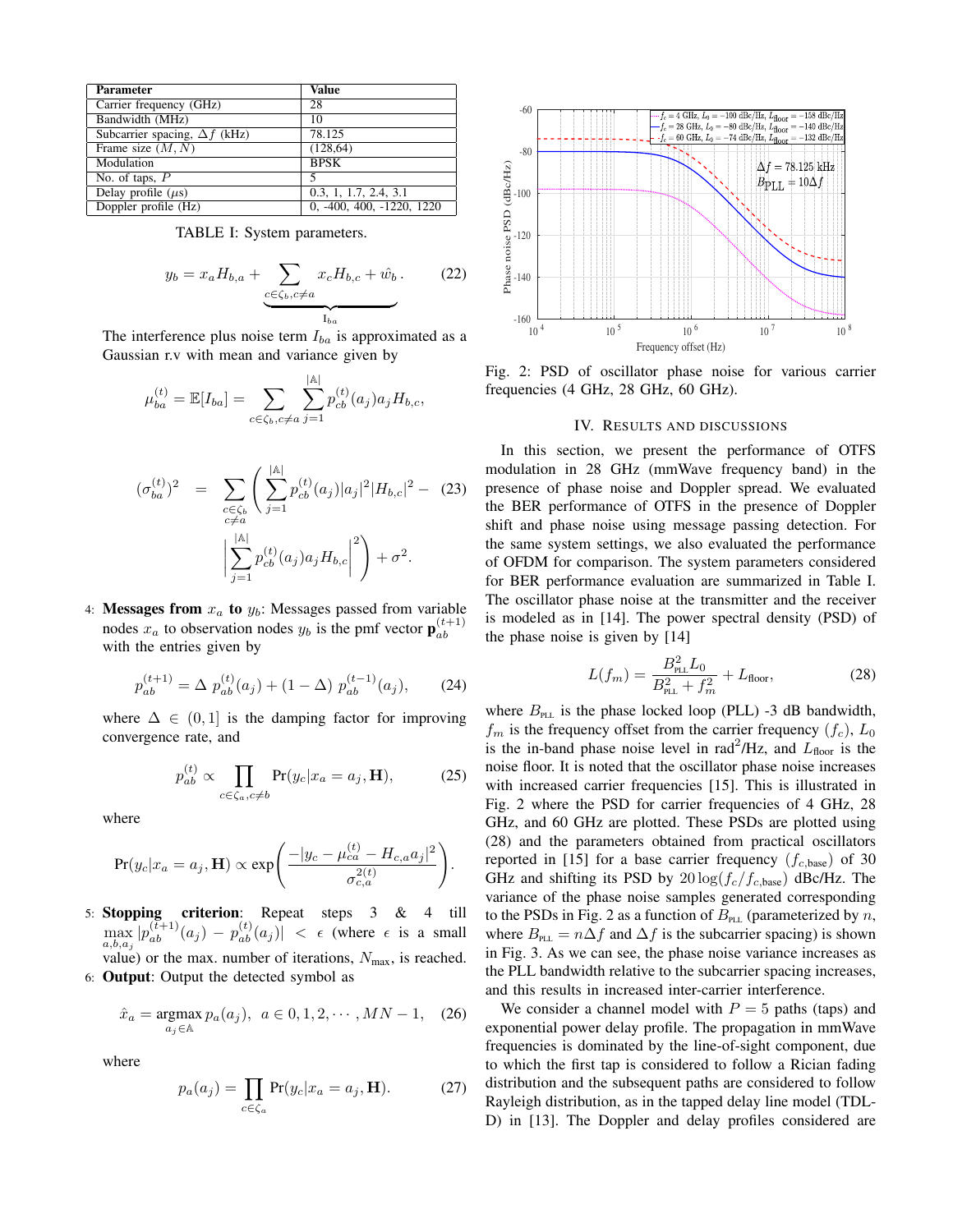

Fig. 3: Variance of the oscillator phase noise as a function of *n* where  $B_{\text{PLL}} = n\Delta f$ .

given in Table I. As can be seen, a maximum Doppler shift of 1.22 kHz (which corresponds to a maximum speed of 47 km/h at 28 GHz carrier frequency) is considered. A Rice factor of 13 dB, BPSK modulation, and a damping factor of 0.5 for the message passing algorithm are used.

Figure 4 shows a BER performance comparison between OTFS and OFDM for the system settings described above with a  $B_{\text{PL}}$  value of  $10\Delta f$  (which corresponds to a high phase noise scenario). From this figure, we observe that the performance of OTFS is superior compared to that of OFDM in the presence of phase noise and Doppler shifts. For example, at a BER of  $10^{-3}$ , the performance of OTFS is better than that of OFDM by about 3 dB. Next, Fig. 5 shows the effect of phase noise alone (i.e., zero Doppler) on the performance of OTFS and OFDM. This figure shows the BER as a function of  $B_{\text{PL}} = n\Delta f$  at a signal-to-noise ratio (SNR) of 14 dB. A two order better BER performance is observed in favor of OTFS compared to OFDM  $(10^{-5}$  BER in OTFS vs  $10^{-3}$  BER in OFDM) for  $B_{PL} = 10 \Delta f$ . It can also be observed that while OTFS achieves better than 10<sup>-5</sup> BER for  $B_{PL}$  values from  $\Delta f$ up to 10 $\Delta f$ , OFDM is unable to achieve even  $10^{-4}$  BER at a  $B_{\text{PL}}$  of just  $\Delta f$ . It is seen that there is a three order better BER performance in favor of OTFS for  $B_{PL} = \Delta f$  (i.e.,  $n = 1$ ). These results illustrate that OTFS is more resilient to oscillator phase noise in the mmWave band compared to OFDM.

#### V. CONCLUSIONS

OTFS modulation is a promising multiplexing technique in the delay-Doppler domain, specially suited for high Doppler fading channels. In this work, we presented an end-to-end OFDM based OTFS system model in a vectorized form, which can incorporate the oscillator phase noise at the transmitter and the receiver. Using message passing based signal detection for this system model, we showed that OTFS is more resilient to Doppler shifts and phase noise in the mmWave band.

#### **REFERENCES**

[1] T. S. Rappaport, R. W. Heath, Jr., J. N. Murdock, and R. C. Daniels, *Millimeter Wave Wireless Communications*, Prentice Hall, 2014.



Fig. 4: BER performance comparison between OTFS and OFDM systems with phase noise and Doppler shifts.



Fig. 5: BER performance comparison between OTFS and OFDM as a function of  $B_{PL} = n\Delta f$  with zero Doppler.

- [2] Y. Niu, Y. Li, D. Jin, L. Su, and A. V. Vasilakos, "A survey of millimeter wave (mmWave) communications for 5G: opportunities and challenges," *Wireless Networks*, vol. 21, no. 8, pp. 2657-2676, Aug. 2015.
- [3] R. Hadani, S. Rakib, S. Kons, M. Tsatsanis, A. Monk, C. Ibars, J. Delfeld, Y. Hebron, A. J. Goldsmith, A. F. Molisch, and R. Calderbank, "Orthogonal time frequency space modulation," online: arXiv:1808.00519v1 [cs.IT] 1 Aug 2018.
- [4] R. Hadani, A. Monk, "OTFS: A new generation of modulation addressing the challenges of 5G," online: arXiv:1802.02623 [cs.IT] 7 Feb 2018.
- [5] R. Hadani, S. Rakib, M. Tsatsanis, A. Monk, A. J. Goldsmith, A. F. Molisch, and R. Calderbank, "Orthogonal time frequency space modulation," *Proc. IEEE WCNC'2017*, pp. 1-7, Mar. 2017.
- [6] R. Hadani, S. Rakib, A. F. Molisch, C. Ibars, A. Monk, M. Tsatsanis, J. Delfeld, A. Goldsmith, and R. Calderbank, "Orthogonal time frequency space (OTFS) modulation for millimeter-wave communications systems, in *Proc. IEEE MTT-S Intl. Microwave Symp.*, pp. 681-683, Jun. 2017.
- [7] P. Raviteja, K. T. Phan, Y. Hong, and E. Viterbo, "Interference cancellation and iterative detection for orthogonal time frequency space modulation," *IEEE Trans. Wireless Commun.*, vol. 17, no. 10, pp. 6501- 6515, Aug. 2018.
- [8] K. R. Murali and A. Chockalingam, "On OTFS modulation for high-Doppler fading channels," *Proc. ITA'2018*, San Diego, Feb. 2018.
- [9] M. K. Ramachandran and A. Chockalingam, "MIMO-OTFS in high-Doppler fading channels," *Proc. IEEE GLOBECOM'2018*, Dec. 2018. Online: arXiv:1805.02209v1 [cs.IT] 6 May 2018.
- [10] G. D. Surabhi, R. M. Augustine, and A. Chockalingam, "On the diversity of OTFS modulation in doubly-dispersive channels," Online: arXiv:1808.07747 [sc.IT] 23 Aug 2018.
- [11] L. Li, H. Wei, Y. Huang, Y. Yao, W. Ling, G. Chen, P. Li, and